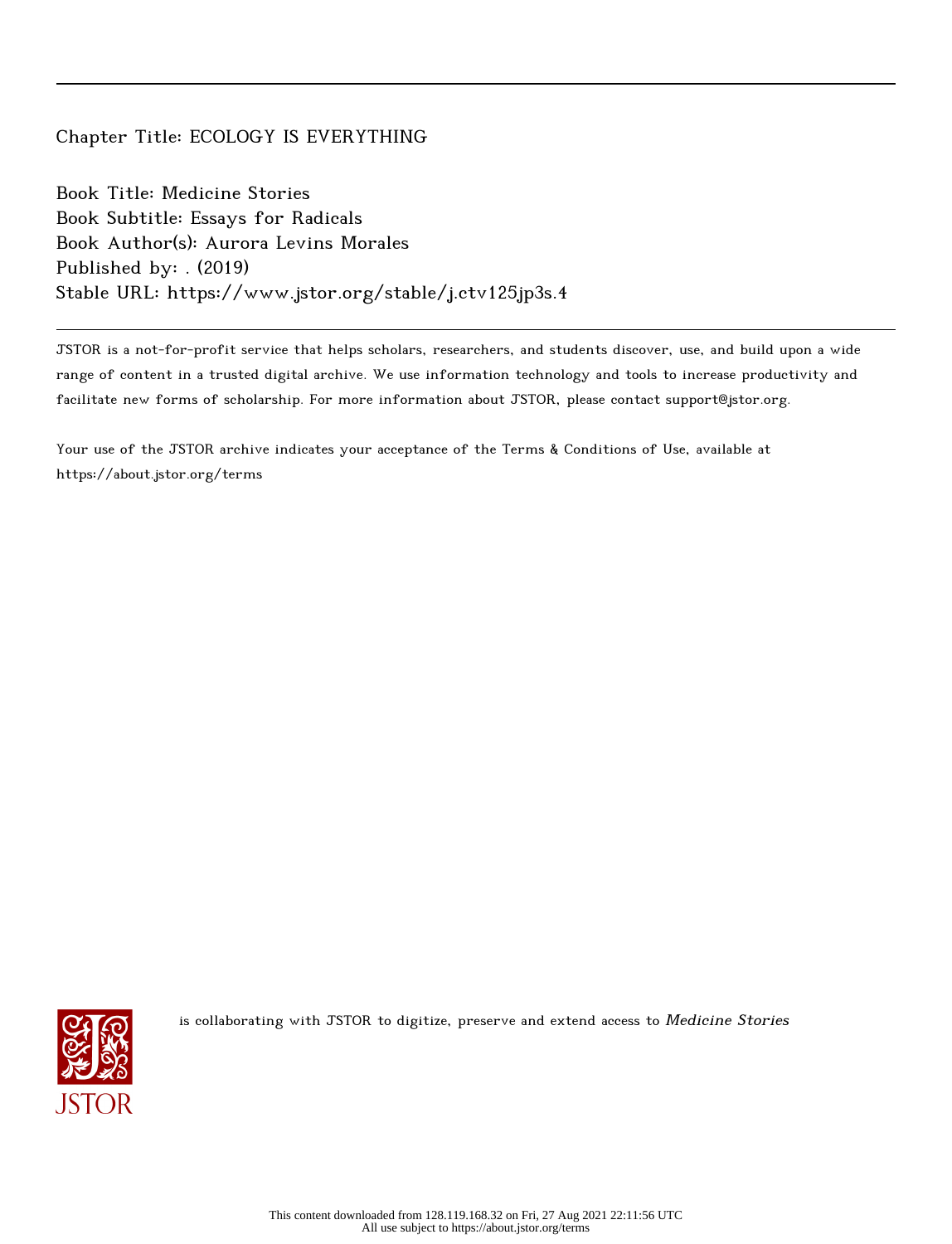## **THE GROUND ON WHICH I STAND**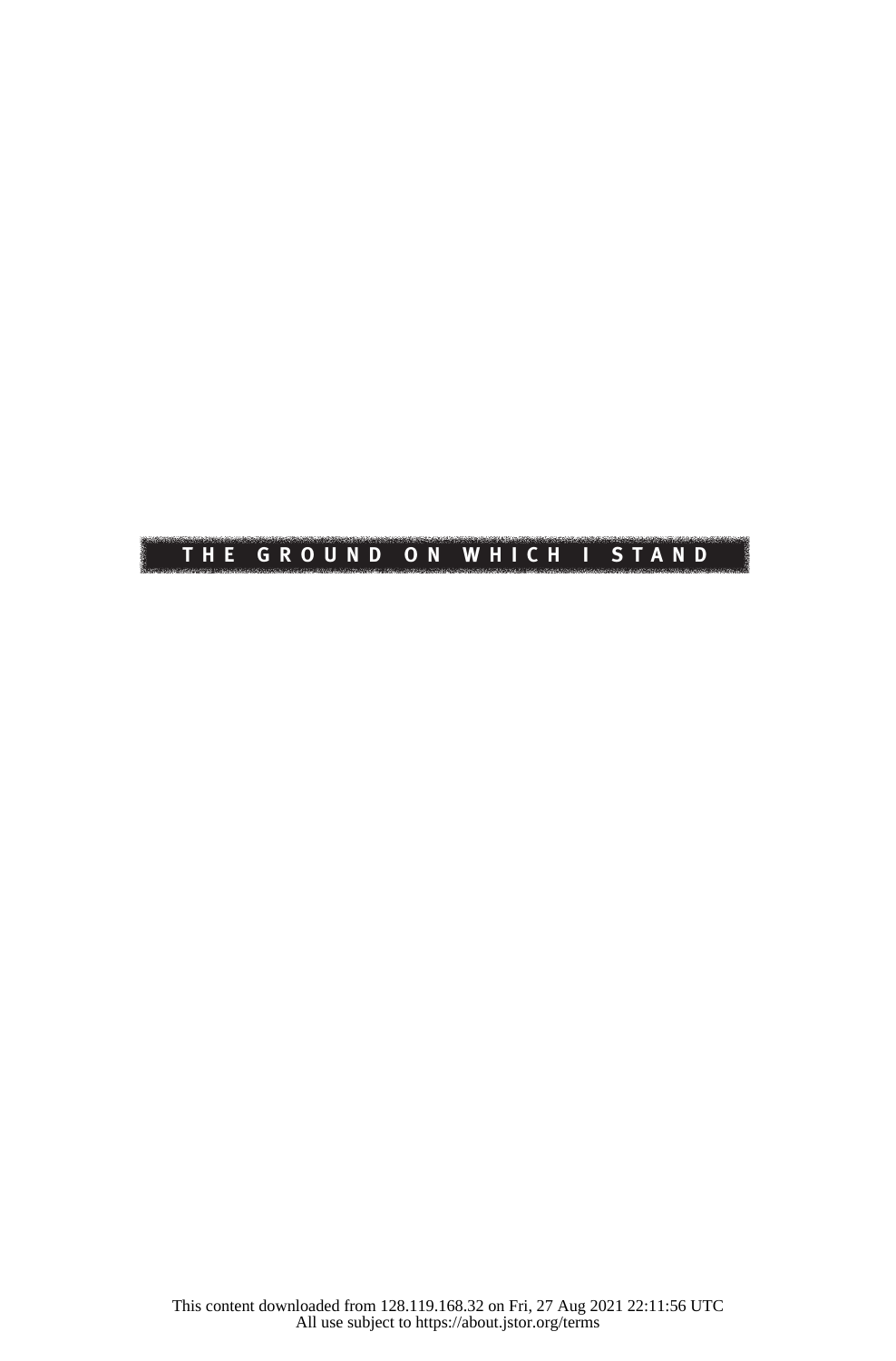*This page intentionally left blank*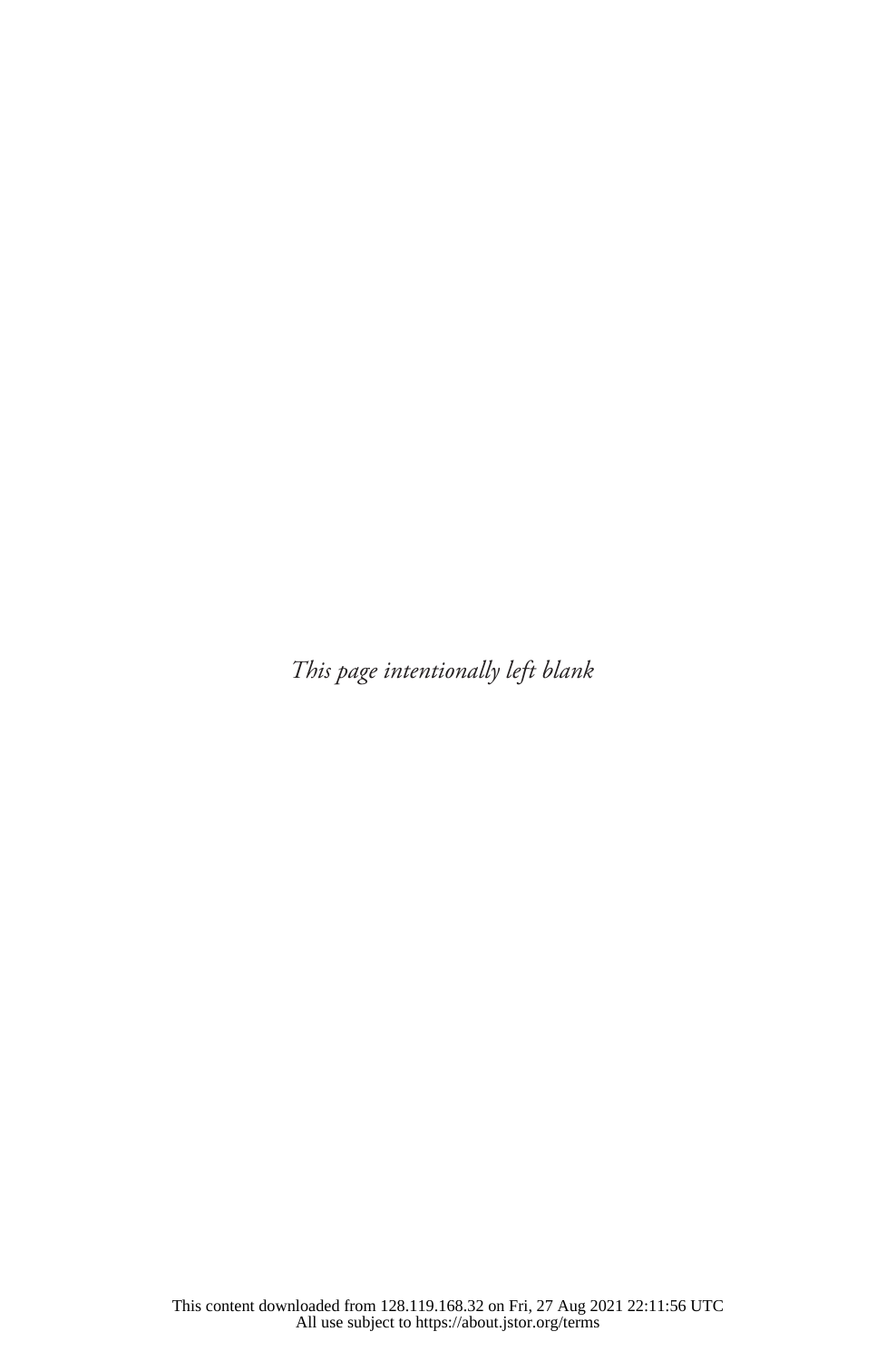We live on a planet that has been changed by the actions of human beings to the point that it may not continue to support our existence. This planet we talk about so much isn't just a location. It's a biosphere, a living organism of which we are part, and on which we depend. I don't refer to our ecosystem as "the environment" because that term implies that the biosphere is really a kind of stage for human activity, a backdrop, existing to support us. It also tends to segregate what we consider natural and not, to place the habitats we have engineered, and we ourselves, outside "nature."

The ecological crisis we find ourselves in is in fact a crisis of human relations, with each other and with the entire planet. It is a crisis created by a set of false assumptions about reality, the same assumptions that drive all systems of oppression. That greed and domination are the inherent driving forces of human existence and, therefore, that warfare, conquest, enslavement, exploitation, the looting of other people and of the entire ecosystem are natural and inevitable, and therefore must be okay.

The intransigence of climate change deniers, their refusal to accept the scientific consensus, based on extensive and compelling evidence, that human activity is dramatically changing our ecosystem, their willingness to spend fortunes promoting conspiracy theories to account for and invalidate that consensus, is really a defense of the goodness of greed.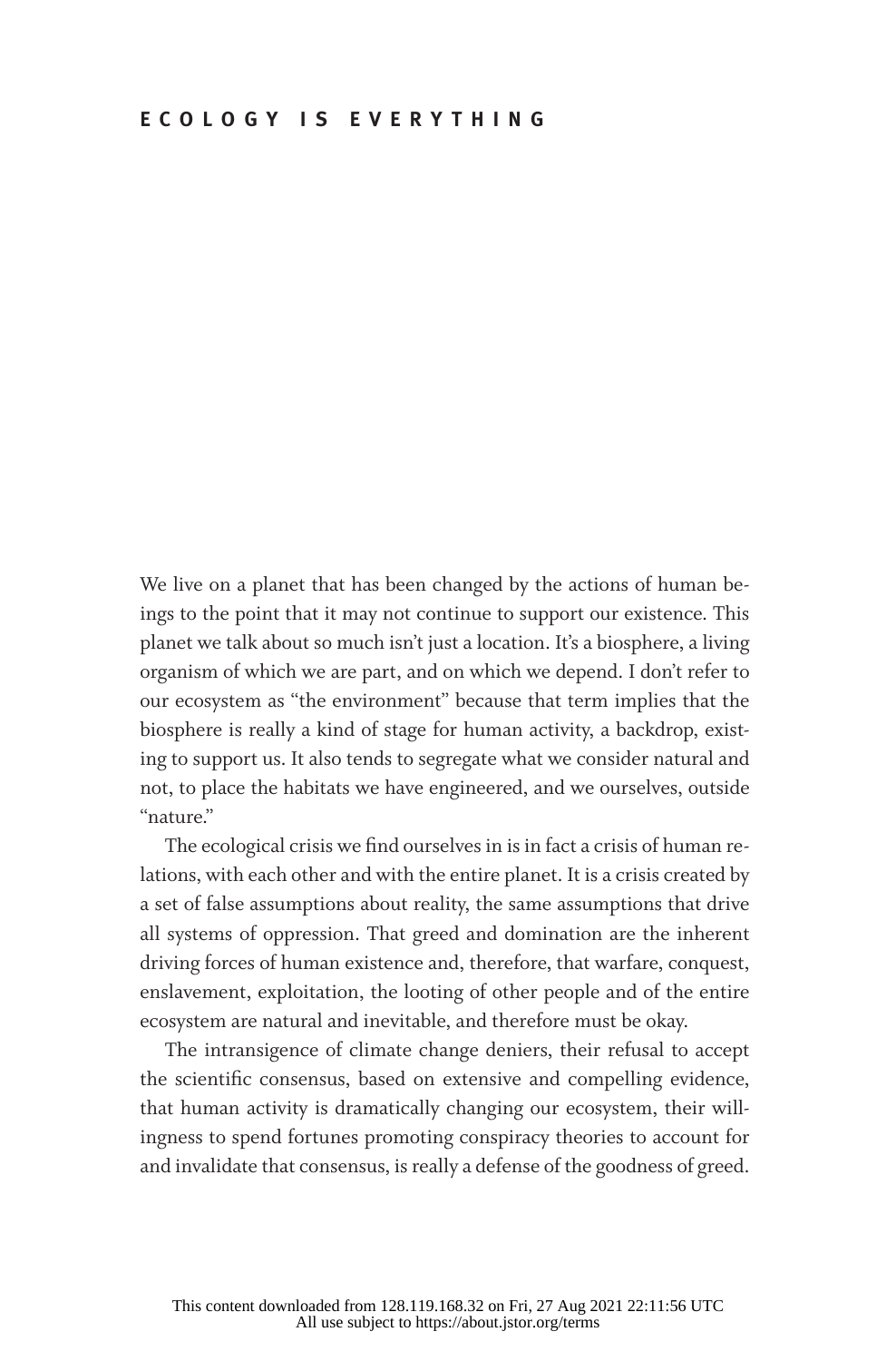In order to continue their plundering, they refuse to accept that there are limits to what can be extracted, from the physical planet or from other people. If we accept that the earth is becoming catastrophically less habitable for humans because of reckless extraction driven by avarice, then the founding myth of capitalism, that greed is a benign, creative force with tolerable costs, collapses.

It's heartbreaking that there are so many human beings who cling to the sinking ship of infinite piracy, unable to imagine a society of reciprocity, respect, and mutual care that would meet the needs of all, including them. They would rather accelerate their looting, hoping to amass as much wealth as possible before the ship founders, even though that ship is our entire world and no amount of ownership will keep them from drowning.

But for those of us who are able to envision that society, it's essential that we understand this: every struggle is an ecological struggle.

The problems in our relationships with each other and with the socalled natural world are the same. If we understand ourselves as part of a living ecosystem continually being shaped by and shaping us, then everything we do has ecological implications, and every attempt to mend or protect our ecosystem is inevitably rooted in questions of social justice. For human society to be sustainable on earth, it must become inclusive, must take into account the well-being of each one of us.

Much of the oxygen we breathe is made by plankton in our oceans, and the oceans are in grave danger. The only way we can stop, and reverse as much as we can, the extensive damage to our oceans—dangerous levels of acidification, oxygen-starved dead zones without any life at all, coral die-off, massive islands of garbage, and other threats to marine life, including major sources of human food—is to have societies of people who think differently, who understand and practice interdependence, who are not pressed by poverty into overfishing, who understand the connection between burning coal and poisoning the sea and are able to do something about it. Only an interdependent humanity with the resources and power to make good ecological choices can act effectively on behalf of the seas or any other part of the world ecosystem essential for our lives.

Therefore anything that threatens human interdependence is an ecological threat. First among these is the existence of economic classes, the massive, worldwide exploitation of most people's work to pay for luxuri-

4 THE GROUND ON WHICH I STAND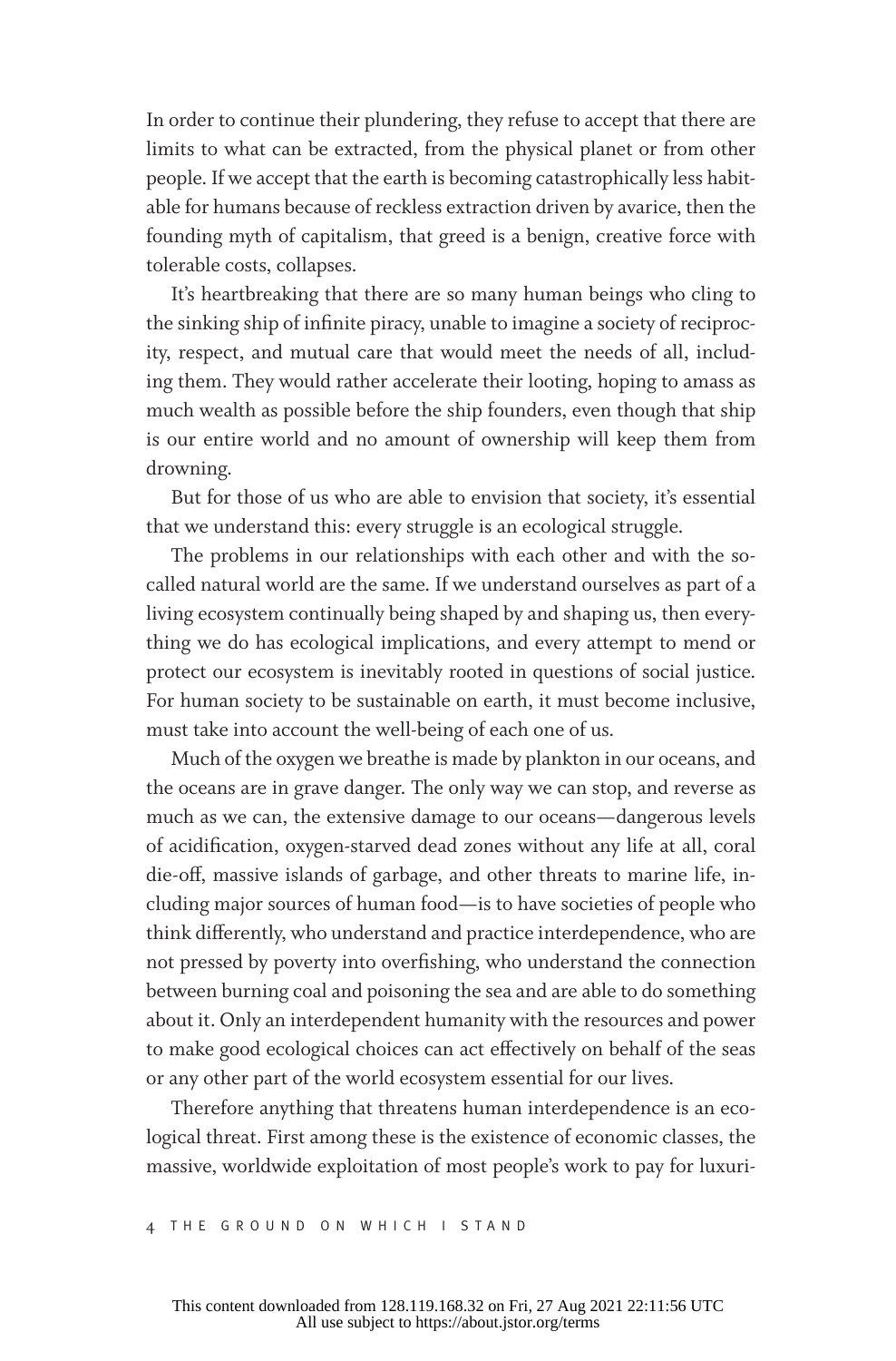ous lives for a small minority, and the recruitment of a larger minority to participate in this system for more modest portions of the loot.

Every other system of oppression is at the service of this goal, the concentration of wealth. Every other systemic oppression exists to create and uphold that project: the attempts to exterminate indigenous peoples in order to occupy and extract wealth from the land and water they live with; the enslavement of millions of African people whose forced, unpaid labor made it possible for European Americans to quickly amass fortunes, build roads and cities, dominate world markets for their crops, and the ongoing exploitation of their descendants; the immense and deeply rooted structures that violently control the reproductive abilities of female-bodied people, and the physical and emotional labor of all women; the commodifying of sex into an international commerce in rape, destroying lives, bodies, psyches, cultures in its wake; the discarding and often killing of people whose bodies and minds can't comply with the demands of profitmaking work—people referred to as disabled; the violent enforcement of rigid categories of sexuality and gender, the better to control us; the placement of artificial borders dividing up looting rights between different groups of owners and the enormous waste of lives and other resources spent in wars to guard or expand those looting rights.

We think about making cities more "livable" in terms of urban farms, restored streams, pedestrian zones, and cleaner and more efficient public transportation, but more than half of humanity lives in cities, often as the result of collapsing rural economies and wars. If human interdependence is essential for better ecological choices to be implemented, then every aspect of urban life is ecological: poverty, segregation, racist and sexist divisions of resources, the existence of food wastelands, inequitable and impoverished health services, the endless violence of the police toward Black people and other People of Color, including Black and brown immigrants, the mismanagement of essential life supports such as clean water and air, the lack of basic safety, and all the ways we structure work, housing, transportation, neighborhoods, schools: these are all aspects of urban ecosystems. If we don't solve cities, we won't solve anything, and the only way to solve cities is to liberate the people in them.

When the basics of life are threatened by ecological harm, the consequences fall the hardest on people already systematically deprived of resources and self-determination. From the aftermaths of hurricanes to

E C O L O G Y IS EVERY THING 5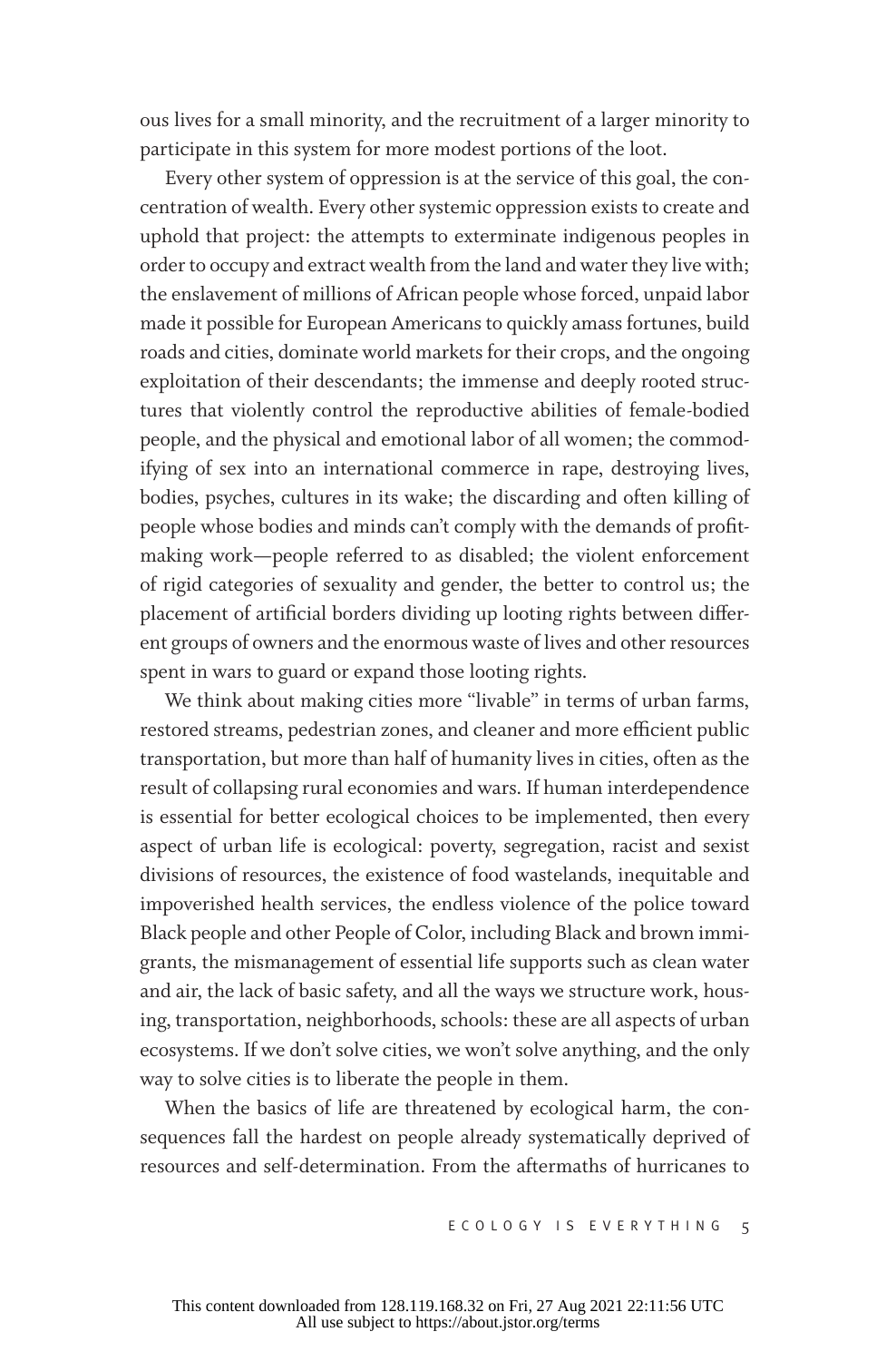the deforestation of the tropics, from the depletion of fish to changes in temperature and rainfall that herald the collapse of coffee production, ecological disasters are inevitably disasters of social injustice that flow along the existing cracks in our world.

Eco-activism with a narrow focus on wildlife and wilderness that does not take into account the unequal impacts of ecological destruction on different groups of people, or the different relationships they may have to land, water, trees, and other species, ends up perpetuating the injustices that are blocking our way toward lasting solutions. Wildlife advocacy groups attempting to protect tigers in India have unleashed state violence against indigenous people for whom tiger hunting is culturally important and could be sustainably managed. Middle-class urban activists trying to revive sustainable agriculture in Puerto Rico are becoming rural organic farmers, but sometimes treat local growers of coffee and bananas, with a long and intimate knowledge of soil, rainfall, and pests, as ignorant or irresponsible for growing cash crops with pesticides, failing to understand how poverty drives their decisions.

My father used to pose this question to his students: What is the relationship between women's ownership of land and the nitrogen-fixing qualities of legumes? Because women have less access to capital, we tend to own smaller farms. We also tend to plant more diverse crops, because a manageable scale and a variety of crops whose most intensive labor is spread out over the year are most compatible with child rearing and other domestic work, which is still overwhelmingly the responsibility of women. A small and diverse farm both allows and requires a more intimate knowledge of how plants, soil, insects, birds, and animals interact. It allows for and requires better management of the soil than plantation farming does, and close observation teaches us the importance of rotating crops and planting legumes and other nitrogen fixers to maintain fertility where nitrogen-hungry crops grew the season before. Feminist land reform, increasing women's decision-making power about how land is farmed, is an essential component of protecting the soil that vast monocultures deplete.

At this point in our history, many of the most powerful fights against extractive economics are being led by indigenous people whose deep cultural ties to specific ecosystems give them an understanding of our interdependence with earth, water, and other species and a clear picture of the

6 T he Ground on Which I Stand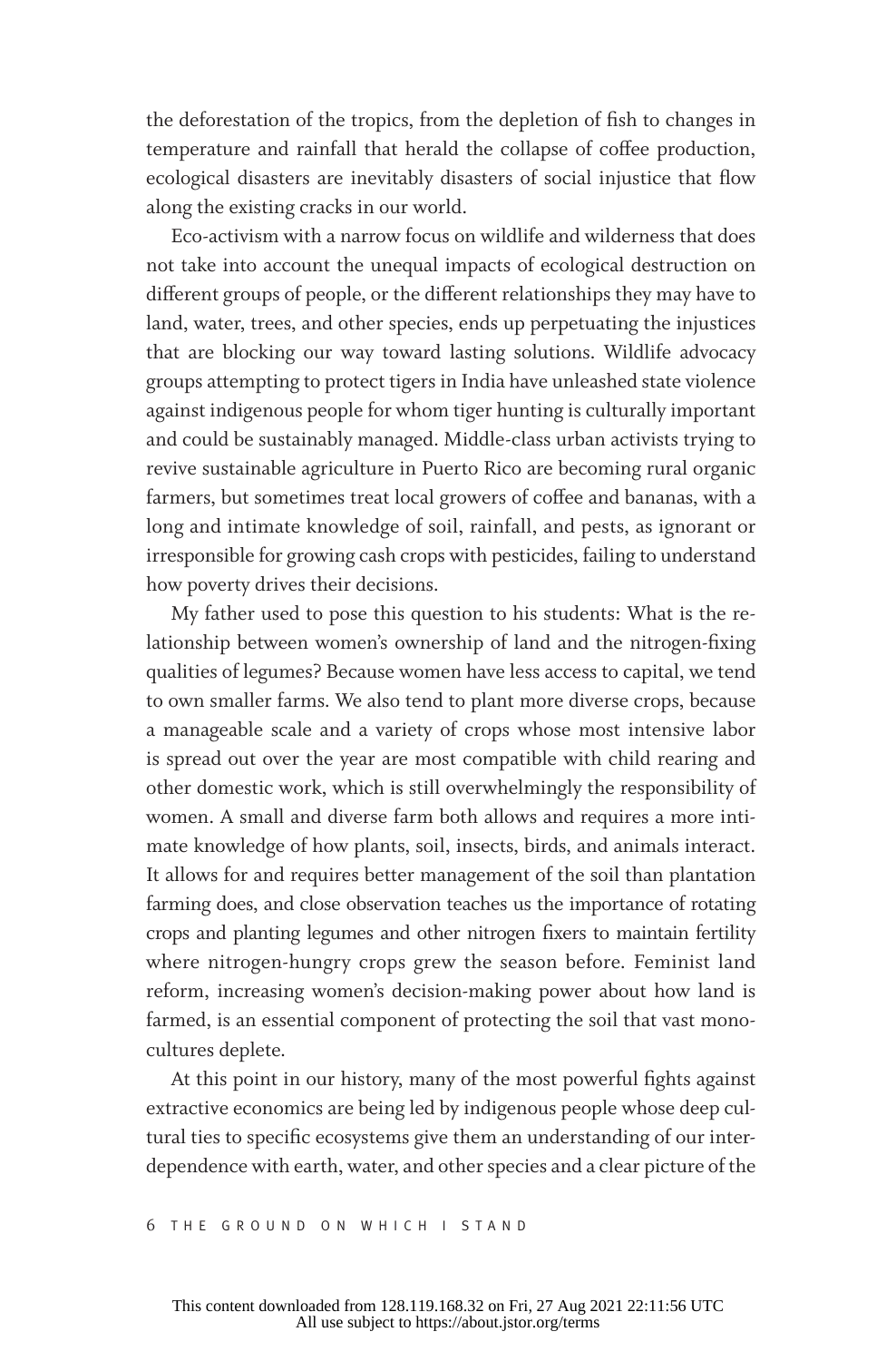disastrous costs of extraction. In every case of indigenous environmentalism, the defense of specific waters and lands is also a fight for indigenous sovereignty and resistance to multiple forms of genocide.

The peaceful, culturally rooted resistance of the Standing Rock Lakota water protectors and their indigenous and nonindigenous allies to the pipeline transport of some of the dirtiest petroleum in the world through their ancestral lands and rivers has grabbed the imaginations of people all over the world. Nonindigenous people often frame it as a climate change fight and a fight for clean water, without understanding that it is, at its core, a battle for indigenous survival, for the most basic of human rights: the right to exist.

"Water is life" doesn't just mean that we have to drink it to stay alive. It means water is alive, earth is alive, that these presences in our world are not inert "resources" to be claimed, packaged, and sold. They are bound by a billion strands into the fabric of the living world, and tearing them apart for profit cuts deep gashes into the biosphere, with consequences that spread far and wide. The failure to recognize this could destroy us all, beginning with the indigenous peoples whose commitments to these truths stand in the way of the final extractions: the last oil, the last clean water, the last forests, the last uncontaminated stretches of ocean, the last great dammable rivers.

Liberal environmentalism talks about cultivating corporate responsibility, about "greening" the pursuit of profit without changing the fundamental social relations that profit-driven economies require. The pursuit of wealth for its own sake, and not for the common good, not to enhance the quality of life on earth for all its living beings, inevitably leads those who pursue it to make decisions skewed by that goal, even if they practice some form of harm reduction. The underlying purposes of profit remain the same. Profit is built on inequality, which is incompatible with sustainability.

When power is in the hands of people whose driving desire is to accumulate as much wealth as they can, as quickly as possible, they will always choose short-term profit, no matter how destructive, over accountability to the rest of us. Underlying this drive, I believe, is a profound fear that those who don't dominate are doomed to be dominated, that the choice is between stealing what you can or starving. Part of our work, then, is to enrich the impoverished soil of the possible, to cultivate through both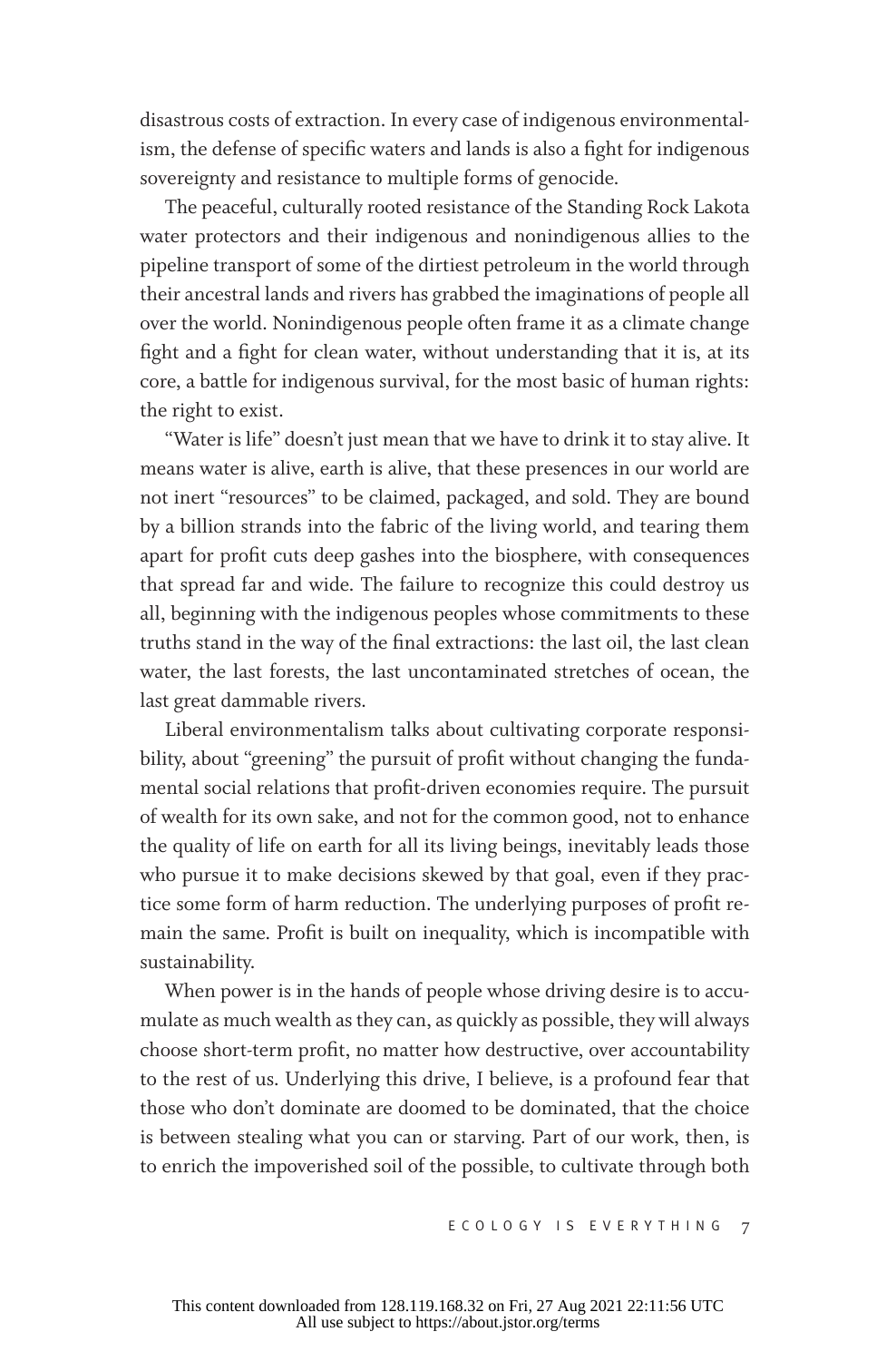our grand visions and our daily practices the belief that we can create societies in which it makes sense to place our lives in each other's hands, neither exploiters nor exploited, but simply kin.

We have the creativity and intelligence to solve the problems we face, but a great portion of human ingenuity is tied up with managing the challenges of just surviving oppression.

Nearly half the world's population, including 1 billion children, lives in poverty, and more than 1.3 billion in extreme poverty, defined as less than \$1.25 a day. Over 750 million people don't have access to clean drinking water, which causes 2,300 deaths a day. One in nine people on Earth are chronically undernourished. In 2011, 45 percent of all child deaths, nearly 1.4 million, were caused by lack of food. One in nine children is growing up in a war zone, and children make up half of all refugees. This is the context within which we must work our transformation.

Years ago my colleague Victor Lewis said that the greatest untapped natural resource on Earth is the human imagination, but that if the cure for cancer lay in the mind of a starving child in a Brazilian favela, we were out of luck.

One of the things I love most about revolutionary Cubans is their perspective that each human's gifts are unique and irreplaceable, and that all of those gifts are essential. Many of their social policies express the idea that the purpose of revolution is to nourish and free those gifts to fully function in the world. In order to tap the great hidden aquifers of human ingenuity and let them well up to meet our thirst, we must remove every obstacle to the flowing of human potential.

That flow is blocked by poverty, inequality, violence, the lack of sovereignty and self-determination, basic security and health, and the psychological rubble of massive collective traumas, reinforced by endless false narratives fed to us day and night to explain why our suffering is our own fault.

In order to create ecologically viable societies and avoid our own extinction, we will have to build social movements that include all humans in our vision of environmentalism and our entire ecosystem in our vision of social justice.

Because every struggle is an ecological struggle, and the only path forward is to create fully inclusive and interdependent societies, it follows

8 T he Ground on Which I Stand